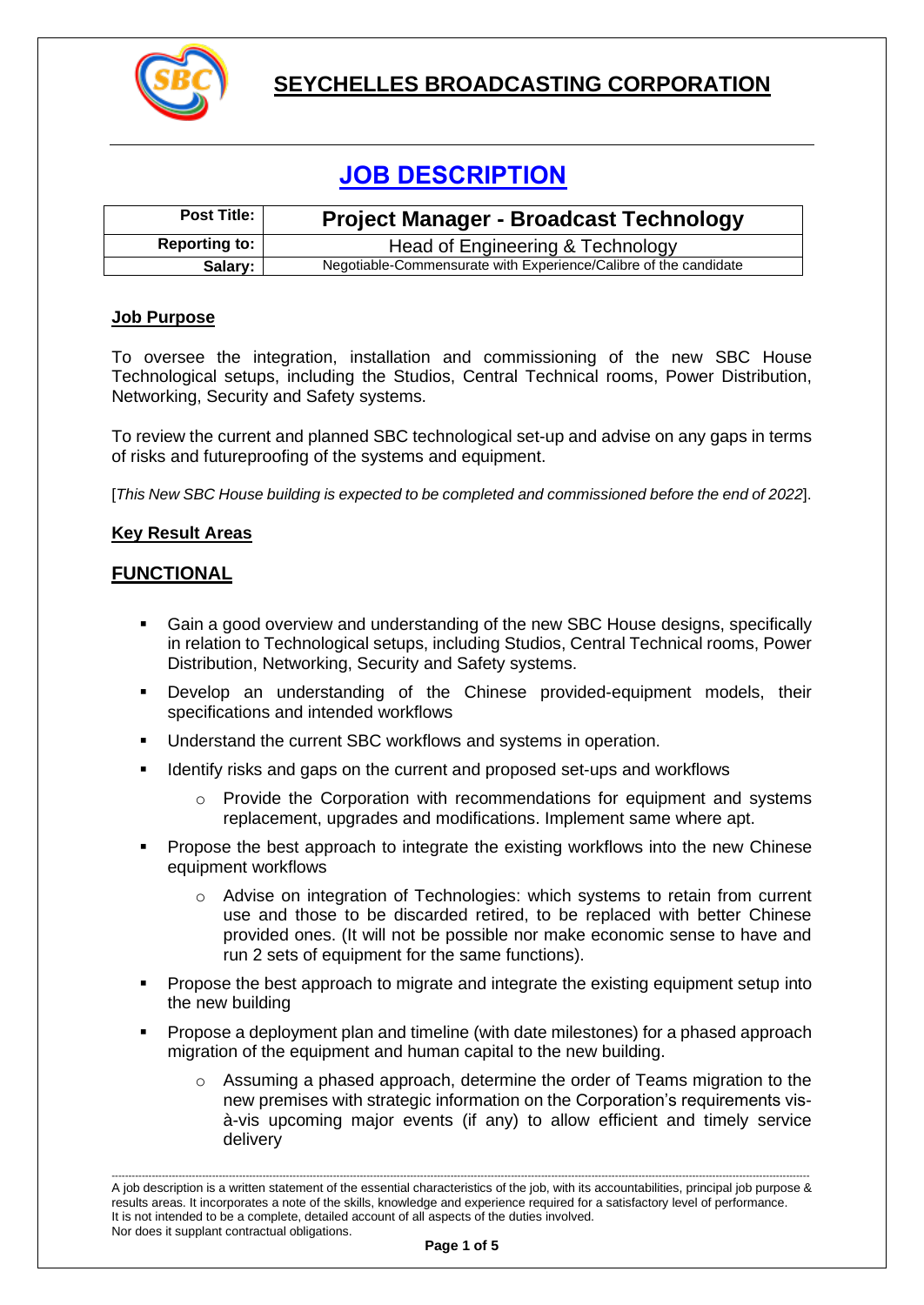- o Have regular meetings with the deployment teams plus management and provide regular updates on migration status as well as direction for an efficient migration process whilst minimising impact on the corporation's delivery to the public.
- o Monitor this deployment plan continuously and adjust as required.
- Devise a plan to provision for and implement Backup (UPS) Power to the outputs departments.
- Oversee the implementation and commissioning of the Technological set-up of the new SBC House project
- Liaise with the Chinese and SBC teams and help tailor a good training plan with a view to helping the SBC teams take up and absorb knowledge on new technologies in the project at a reasonable pace, to help ensure a smooth migration process for all teams.
- Assist the SBC House Project Manager in managing the project's risks, changes and documentation
- Produce reports on all matters associated with area of responsibility, whenever required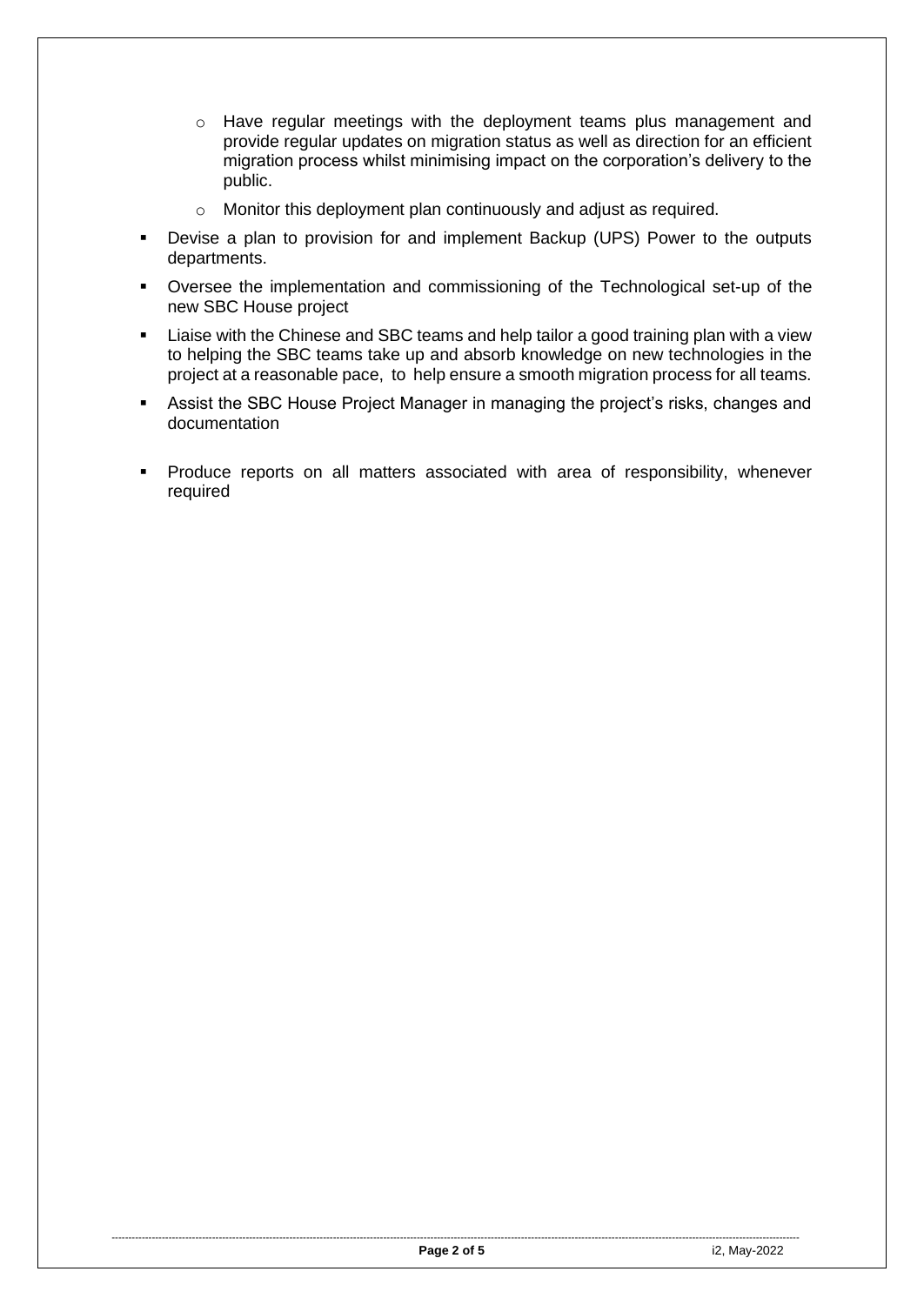#### **LEADERSHIP & MANAGEMENT:**

#### **Staffing**

#### **Manage and lead personnel and team(s) under responsibility.**

Specifically:

- **Ensure professionalism and high standards in Functional and Behavioural** performance.
- Promote and ensure a high level of teamwork, advocating a positive mindset and cando attitude whilst motivating team(s) under responsibility.

#### **Financial**

#### **Ensure cost-effective utilisation of Resources.**

*Specifically:*

- Eliminate or Reduce Wastage, where identified
- Continually find ways to perform functions cost-effectively
- Proper Planning to reduce costs
- Ensure equipment & assets are used and maintained properly
- Contribute to Budgeting and Cost-control, where required/requested

#### **Executive & Strategic**

*Specifically:*

- Advise and assist Senior Management in specific and relevant matters, commensurate with knowledge, experience and abilities.
- Participate and contribute in relevant meetings as and when required.
- Work collaboratively with the Executive Team members and other stakeholders to ensure corporate and strategic goals are achieved.

#### **Health & Safety**

#### **Assist in the development and promotion of a Safety, Health & Environmental culture within the SBC**.

Set a personal example in Health & Safety compliance by:

- Observing safe working practices as advised and instructed
- **Considering Safety & Health of self and others who may be affected by work activities**
- **EXECT** Being an advocate of greener environmental practices, notably in Energy saving and cutting down on waste
- Reporting incidents or hazards which have led or may lead to injury
- Building and enhancing an adequate knowledge of, and compliance with the Health and Safety principles and practices, consistent with your responsibilities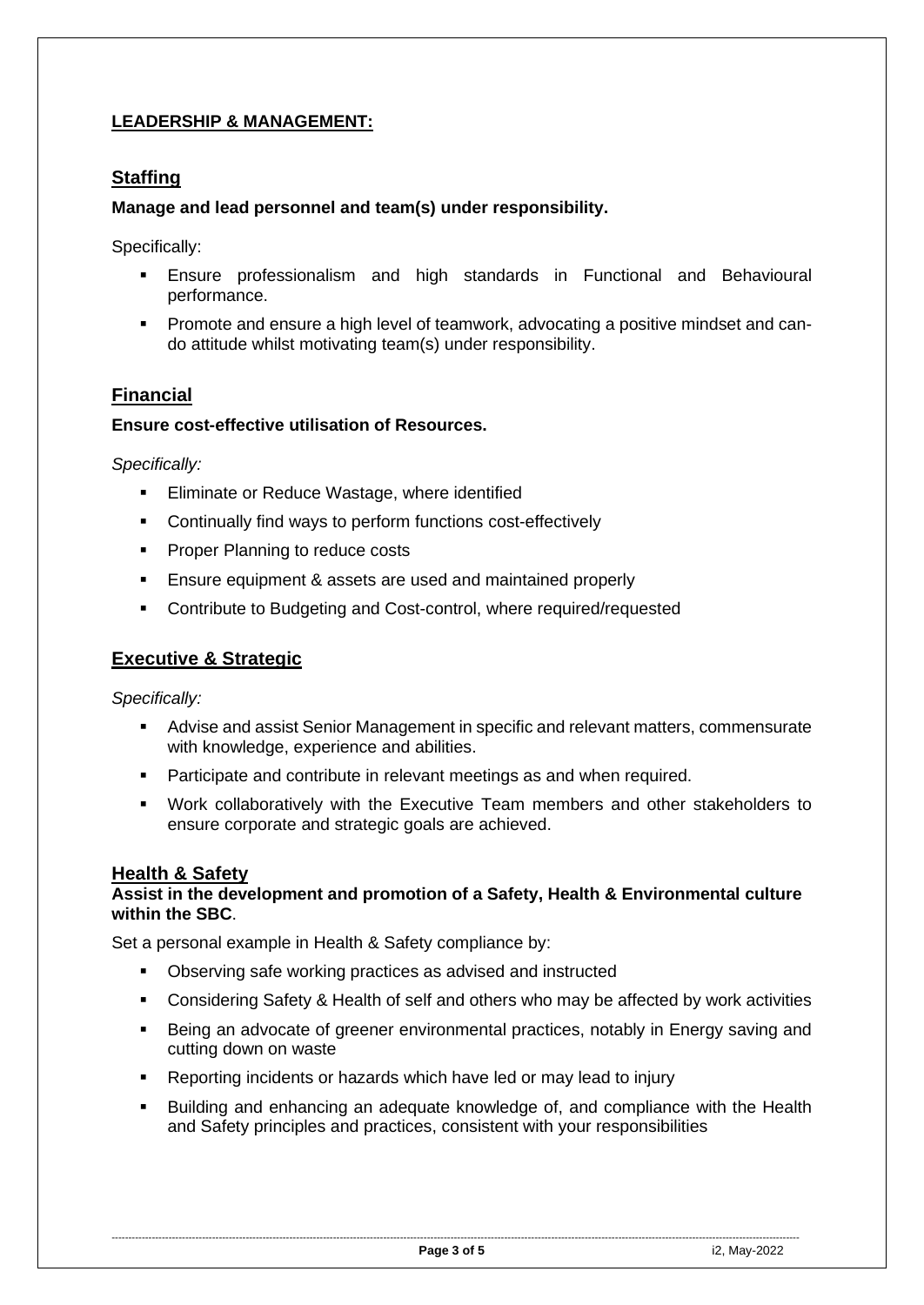#### **Essential Qualifications/Experience/Skills**

- **Extensive and proven experience in Television, Radio, Studio and Broadcast systems** and associated equipment
- IP & analogue video and radio broadcast experience
- Engineering experience and proven track record in the Electronics and/or Telecommunications Industry
- Suitable qualification (E.g., OND, HND or Degree) in a related Engineering & Technology field
- **Proven project management experience.**
- **E** Ability to communicate well, verbally and in writing with both internal and external customers.
- Good organisational and time management skills.
- **EXT** Strong self-motivation and the ability to work with a degree of autonomy and to use one's own initiative.
- IT proficient, particularly in use of *Microsoft Office* suite of programmes

#### **Desirable Qualifications / Experience/Skills**

- Budgeting and accounts (preparation and control of)
- IP & analogue video and radio broadcast experience
- **People Management Experience**
- Full Driving Licence